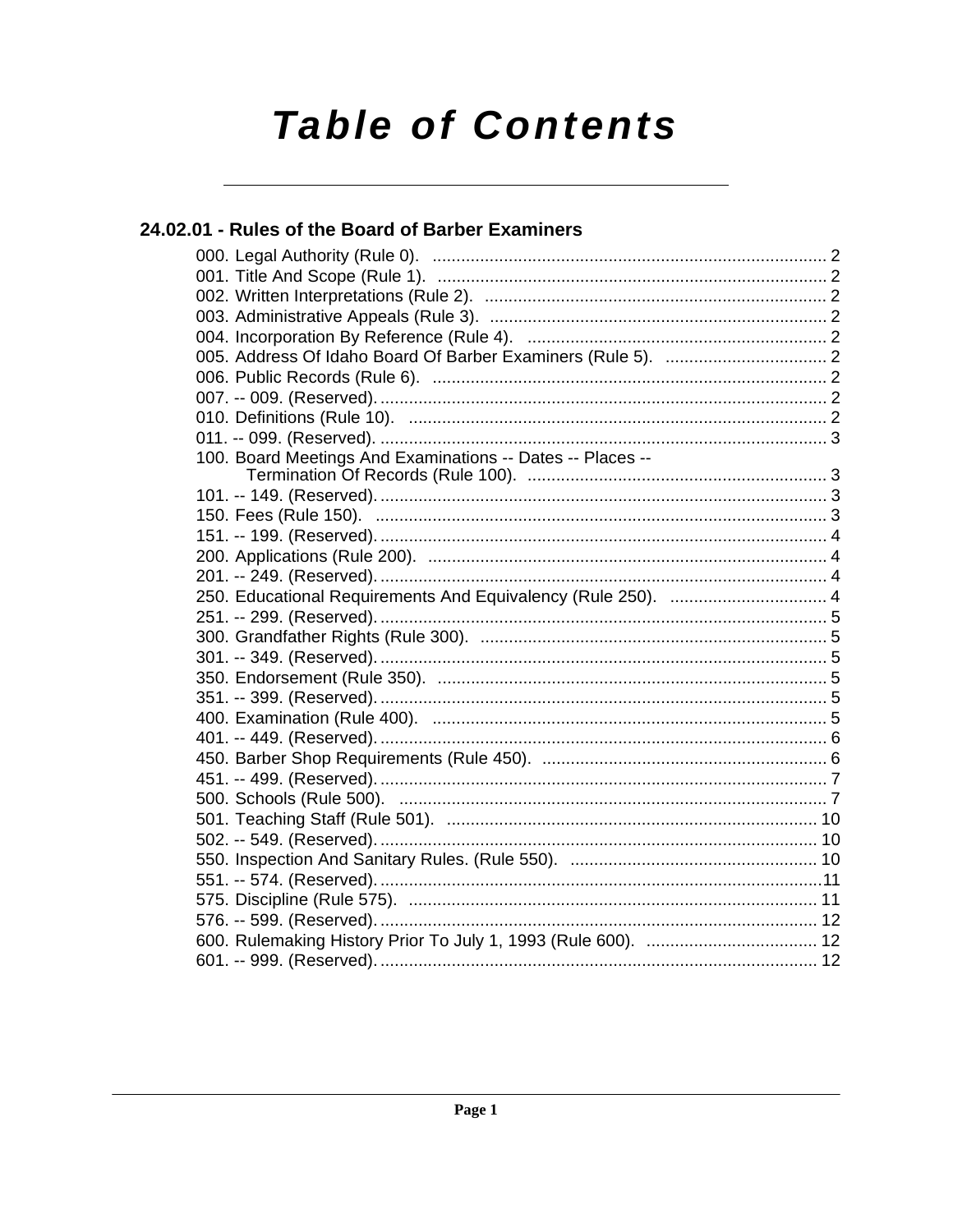#### **IDAPA 24 TITLE 02 CHAPTER 01**

### **24.02.01 - RULES OF THE BOARD OF BARBER EXAMINERS**

#### <span id="page-1-1"></span><span id="page-1-0"></span>**000. LEGAL AUTHORITY (RULE 0).**

These rules are hereby prescribed and established pursuant to the authority vested in the Board of Barber Examiners by the provisions of Section 54-521, Idaho Code. (7-1-93)

#### <span id="page-1-2"></span>**001. TITLE AND SCOPE (RULE 1).**

These rules shall be cited as IDAPA 24.02.01, "Rules of the Board of Barber Examiners." (7-1-93)

#### <span id="page-1-3"></span>**002. WRITTEN INTERPRETATIONS (RULE 2).**

The board may have written statements that pertain to the interpretation of the rules of this chapter. Such interpretations, if any, are available for public inspection and copying at cost in the main office of the Bureau of Occupational Licenses. (3-13-02) Occupational Licenses.

#### <span id="page-1-4"></span>**003. ADMINISTRATIVE APPEALS (RULE 3).**

Administrative appeals shall be governed by the Administrative Procedure Act, Title 67, Chapter 52, Idaho Code. (3-13-02)

#### <span id="page-1-5"></span>**004. INCORPORATION BY REFERENCE (RULE 4).**

These rules do not incorporate by reference any document other than those sections of Idaho Code so referenced. (3-13-02)

#### <span id="page-1-10"></span><span id="page-1-6"></span>**005. ADDRESS OF IDAHO BOARD OF BARBER EXAMINERS (RULE 5).**

[The office of the Board of Barber Examiners is located within the Bureau of Occupational Licenses, Owyhee Plaza,](http://www.ibol.idaho.gov/bar.htm)  1109 Main Street, Suite 220, Boise, Idaho 83702. The phone number of the Board is (208) 334-3233. The Board's FAX number is (208) 334-3945. The Board's e-mail address is ibol@ibol.state.id.us. The Board's official web site is at http://www.ibol.idaho.gov/bar.htm. (3-24-05)

#### <span id="page-1-7"></span>**006. PUBLIC RECORDS (RULE 6).**

The records associated with the Board of Barber Examiners are subject to the provisions of the Idaho Public Records<br>Act, Title 9, Chapter 3, Idaho Code. (3-13-02) Act, Title 9, Chapter 3, Idaho Code.

### <span id="page-1-8"></span>**007. -- 009. (RESERVED).**

#### <span id="page-1-12"></span><span id="page-1-9"></span>**010. DEFINITIONS (RULE 10).**

**01. Approved or Approval**. Approved by or approval of the Board as evidenced by formal action of the Board by a written instrument signed by the chairman of the Board or its agent. (3-13-02)

**Barber College**. A school or college approved by the Board to teach the practice of barbering as on 54-507, Idaho Code, and these rules. (3-13-02) required by Section 54-507, Idaho Code, and these rules.

<span id="page-1-13"></span><span id="page-1-11"></span>**03. Board**. The Board of Barber Examiners as prescribed in Section 54-521, Idaho Code. (7-1-93)

**04. First Aid Kit**. First-aid kit means an identifiable assortment of medical supplies, including adhesive bandages, skin antiseptic, disposable gloves, and gauze, which may be used for cleaning and protecting minor emergency traumas of the human body. (3-13-02)

**05. Hospital Grade**. Hospital Grade means a sanitizing agent registered by the Environmental Protection Agency as an effective germicidal/bactericidal, fungicidal, and virucidal disinfectant when used in accordance with the manufacturer's instructions. (7-1-98) accordance with the manufacturer's instructions.

<span id="page-1-15"></span><span id="page-1-14"></span>**06. Practice of Barbering**. Practice of barbering as defined by Section 54-502(2), Idaho Code.

(3-13-02)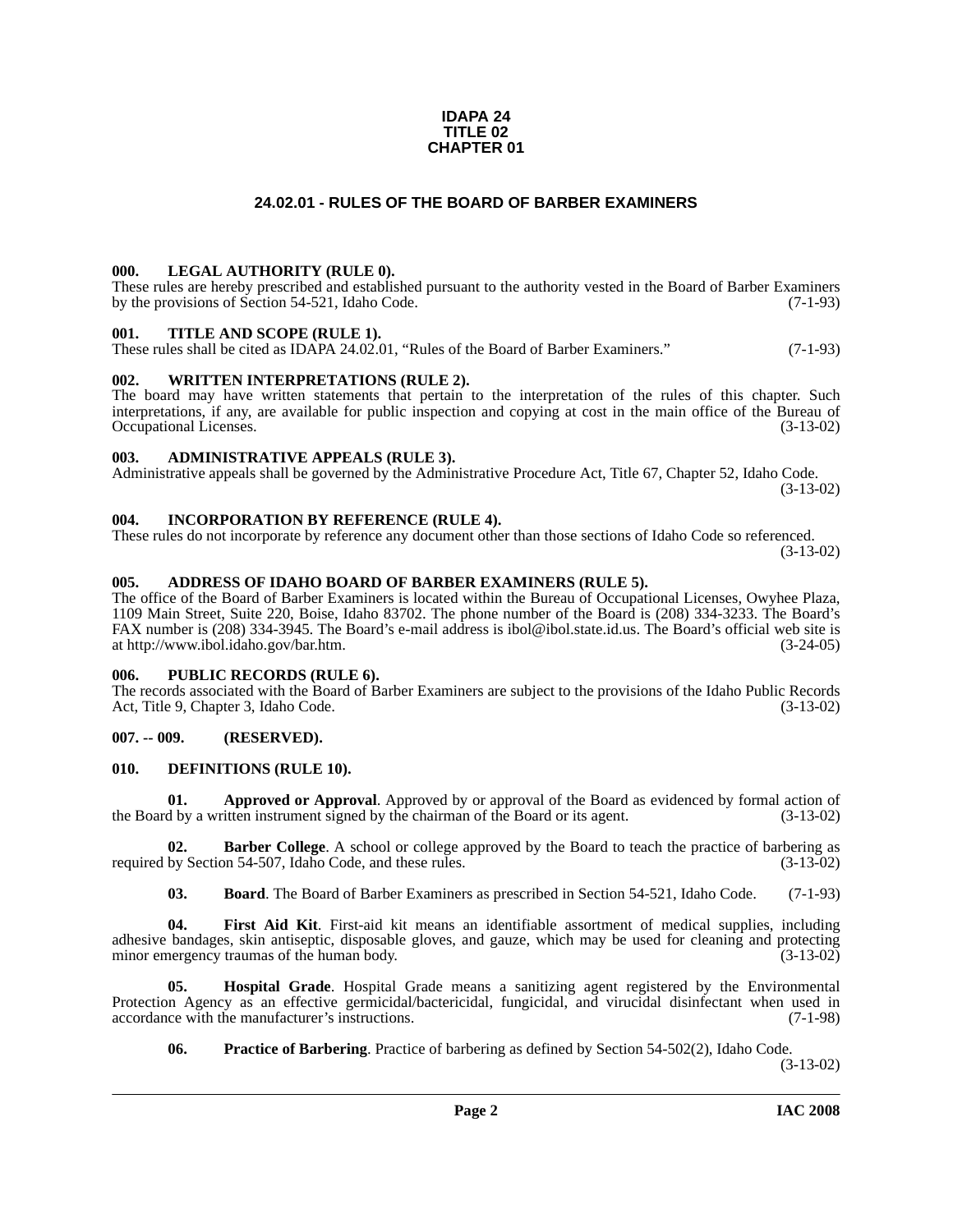<span id="page-2-15"></span>**07. Practice of Barber-Styling**. Practice of Barber-Styling as defined by Section 54-502(1), Idaho Code or under the supervision of an instructor as provided in Section 54-507, Idaho Code. (3-13-02)

**08. Barber**. Any person who holds a valid license authorizing said person to practice as a barber pursuant to Section 54-501, Idaho Code. (3-13-02)

<span id="page-2-7"></span>**09. Barber-Stylist**. Any person who holds a valid license authorizing said person to practice as a barber-stylist pursuant to Section 54-501, Idaho Code. (3-13-02)

<span id="page-2-6"></span>**10. Barber Teacher or Instructor**. Any person who holds a valid license pursuant to Section 54-502, Idaho Code, authorizing said person to teach or practice barbering and barber-styling. The words "Teacher" and<br>
"Instructor" mean the same and are used synonymously. (7-1-08) "Instructor" mean the same and are used synonymously.

<span id="page-2-17"></span>**11. Theoretical Scientific Study**. The study of theoretical subjects of instruction in the practice of g which shall include the subjects set forth in Section 54-507, Idaho Code. (7-1-93) barbering which shall include the subjects set forth in Section 54-507, Idaho Code.

<span id="page-2-5"></span>12. **Barber Shop**. Any establishment licensed pursuant to Section 54-501, Idaho Code, in which barbering or barber-styling is practiced. (3-13-02)

<span id="page-2-4"></span>**13. Access**. For the purpose of licensed establishments, access shall be defined as a minimum three (3) foot wide unobstructed path within a primary establishment that allows passage to and from entrances, common areas, water sources, restrooms, and contiguous establishments and does not encroach on or overlap any contiguous establishment. (3-13-02)

<span id="page-2-10"></span>**14. Direct Personal Supervision**. Direct personal supervision shall be defined as supervision by a properly licensed person who is physically present within the licensed area of a school or shop. (3-13-02)

**15. Bureau**. The Bureau of Occupational Licenses as prescribed in Sections 54-605 and 67-2602, Idaho Code. (3-13-02)

<span id="page-2-0"></span>**011. -- 099. (RESERVED).**

#### <span id="page-2-9"></span><span id="page-2-1"></span>**100. BOARD MEETINGS AND EXAMINATIONS -- DATES -- PLACES -- TERMINATION OF RECORDS (RULE 100).**

<span id="page-2-8"></span>**01. Board Meetings**. Regular Board of Barber Examiners meetings shall be held at the office of the Bureau of Occupational Licenses on the second Monday of each July and at such other times and places as may be determined by the Board. (3-13-02)

<span id="page-2-13"></span>**02. Examinations**. Examinations for licensure shall be offered at least two (2) times a year and shall be published annually. (7-1-08)T

<span id="page-2-16"></span>**03. Records**. All records in the office of the Bureau of Occupational Licenses of applicants who have not qualified for licensure within five (5) years of receipt of an application for licensure under the Barber Law will be terminated and destroved. (7-1-08) terminated and destroyed.

#### <span id="page-2-2"></span>**101. -- 149. (RESERVED).**

#### <span id="page-2-14"></span><span id="page-2-3"></span>**150. FEES (RULE 150).**

**Examination Fee.** Examination fee of seventy-five dollars (\$75) shall be required for each examination administered by the Board. The fee for those examinations administered by a third party administrator shall be that fee determined by the examination administrator and shall be paid directly to the administrator by the applicant. (7-1-08)T applicant.  $(7-1-08)T$ 

<span id="page-2-12"></span><span id="page-2-11"></span>**02.** Endorsement Fee. Endorsement fee - eighty dollars (\$80). (7-1-93)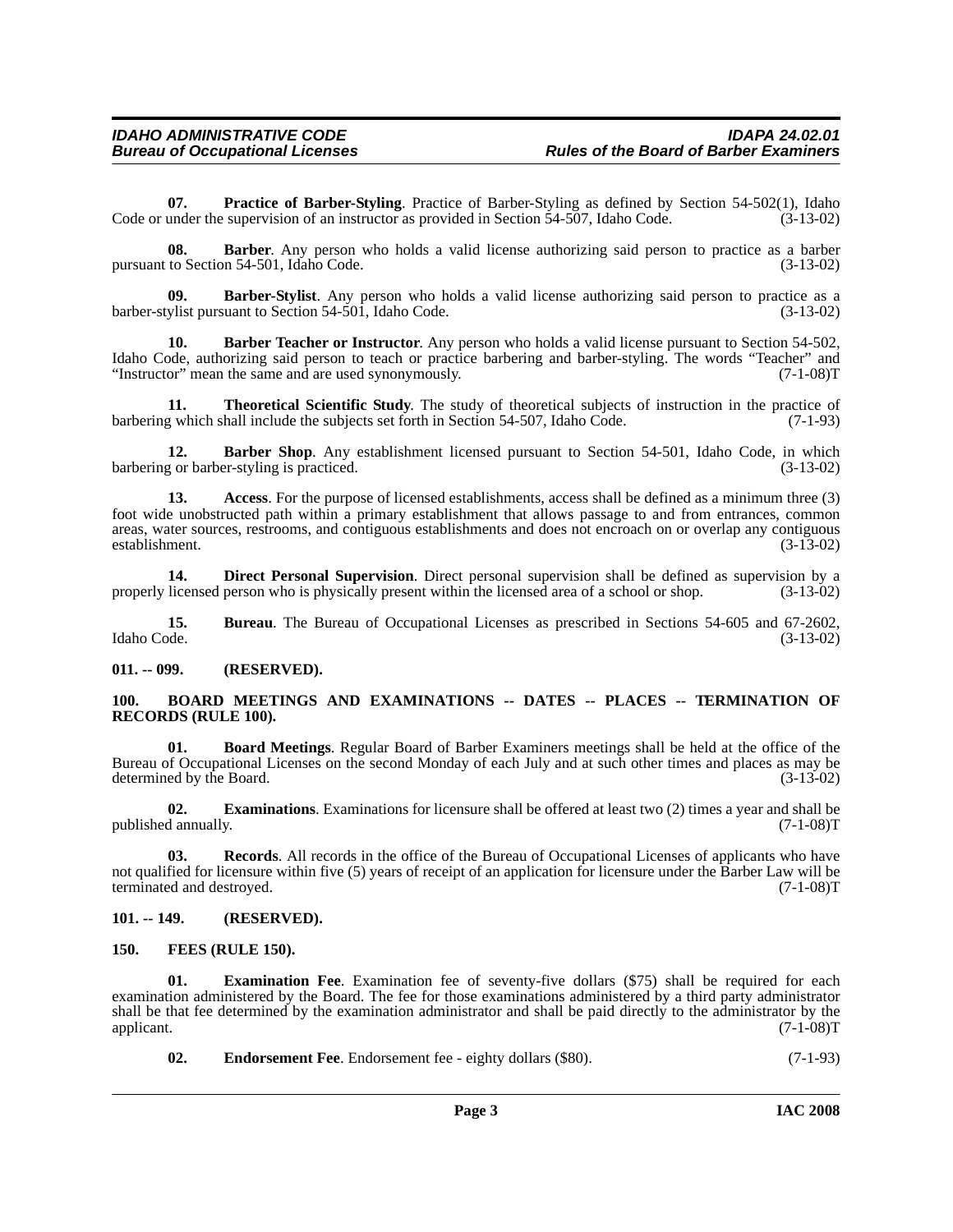<span id="page-3-13"></span>**03. Original Barber and Barber-Stylist License Fee**. Original Barber and Barber-Stylist License Fee - twenty-five dollars (\$25). (3-24-05)

**04. Annual Renewal Fee for Barber and Barber-Stylist License**. Annual renewal fee for Barber and Barber-Stylist license - twenty-five dollars (\$25). (3-24-05)

<span id="page-3-14"></span><span id="page-3-5"></span><span id="page-3-4"></span>**05. Original Barbershop License Fee**. Original Barbershop license fee - fifty dollars (\$50). (3-18-99)

**06. Annual Renewal Fee for Barbershop License**. Annual renewal fee for Barbershop license - thirty dollars  $(\$30)$ .

**07. Original License and Annual Renewal Fee For Barber College License**. Original license and annual renewal fee for Barber College license - two hundred dollars (\$200). (3-13-02)

<span id="page-3-19"></span><span id="page-3-16"></span><span id="page-3-15"></span>**08. Teacher Certificate Examination**. Teacher certificate examination - one hundred dollars (\$100).  $(7-1-93)$ 

**09. Original Teacher License and Annual Renewal For Teacher License**. Original teacher license and annual renewal for teacher license - twenty-five dollars (\$25).

<span id="page-3-18"></span><span id="page-3-7"></span><span id="page-3-6"></span>**10. Renewal and Reinstatement of Licenses**. See Sections 54-518 and 67-2614, Idaho Code.(7-1-93)

<span id="page-3-0"></span>**151. -- 199. (RESERVED).**

#### <span id="page-3-1"></span>**200. APPLICATIONS (RULE 200).**

**01. Complete Application for License**. All applications for license shall be made on forms furnished by the Bureau of Occupational Licenses and received in that office at least thirty (30) days prior to the date of examination. All information requested on the application together with any required supporting documentation and the required fees must be received by the Bureau of Occupational Licenses before any application will be considered complete. (3-13-02) complete. (3-13-02)

<span id="page-3-17"></span>**02. Photographs Required**. One (1) passport photograph taken within the six (6) months prior to on of the application, shall be provided. (Section 54-509, Idaho Code). (3-13-02) submission of the application, shall be provided. (Section 54-509, Idaho Code).

<span id="page-3-12"></span>**03. Licensed Barber Instructor Continued Education**. Every licensed barber instructor must obtain twenty (20) hours of continued education approved by the board within the twelve (12) months preceding license renewal application. No more than eight (8) hours credit may be obtained in seminars, trade shows, etc. (3-13-02)

#### <span id="page-3-2"></span>**201. -- 249. (RESERVED).**

#### <span id="page-3-9"></span><span id="page-3-3"></span>**250. EDUCATIONAL REQUIREMENTS AND EQUIVALENCY (RULE 250).**

<span id="page-3-11"></span>**01. High School Education**. The Idaho law as amended by the 1959 Session of the Idaho State Legislature requires that an applicant for license under Sections 54-506 and 54-512, Idaho Code, show proof of having at least two (2) years of high school education. This provision has been interpreted as satisfactory completion of the tenth grade - with eligibility to commence the eleventh grade. (3-13-02)

<span id="page-3-10"></span>**02. Equivalent Tenth Grade Education**. The Board will accept any test approved by the United States Department of Education for the purpose of determining equivalent tenth grade education. (4-5-00)

**03. Degrees**. The Board will accept documents establishing admission to, or an associates, bachelors, or graduate degree from an accredited college or university for the purpose of determining equivalent tenth grade education. (7-1-08)T education. (7-1-08)T

<span id="page-3-20"></span><span id="page-3-8"></span>**04. Test Fees**. All fees required for any examinations to determine equivalence are the responsibility of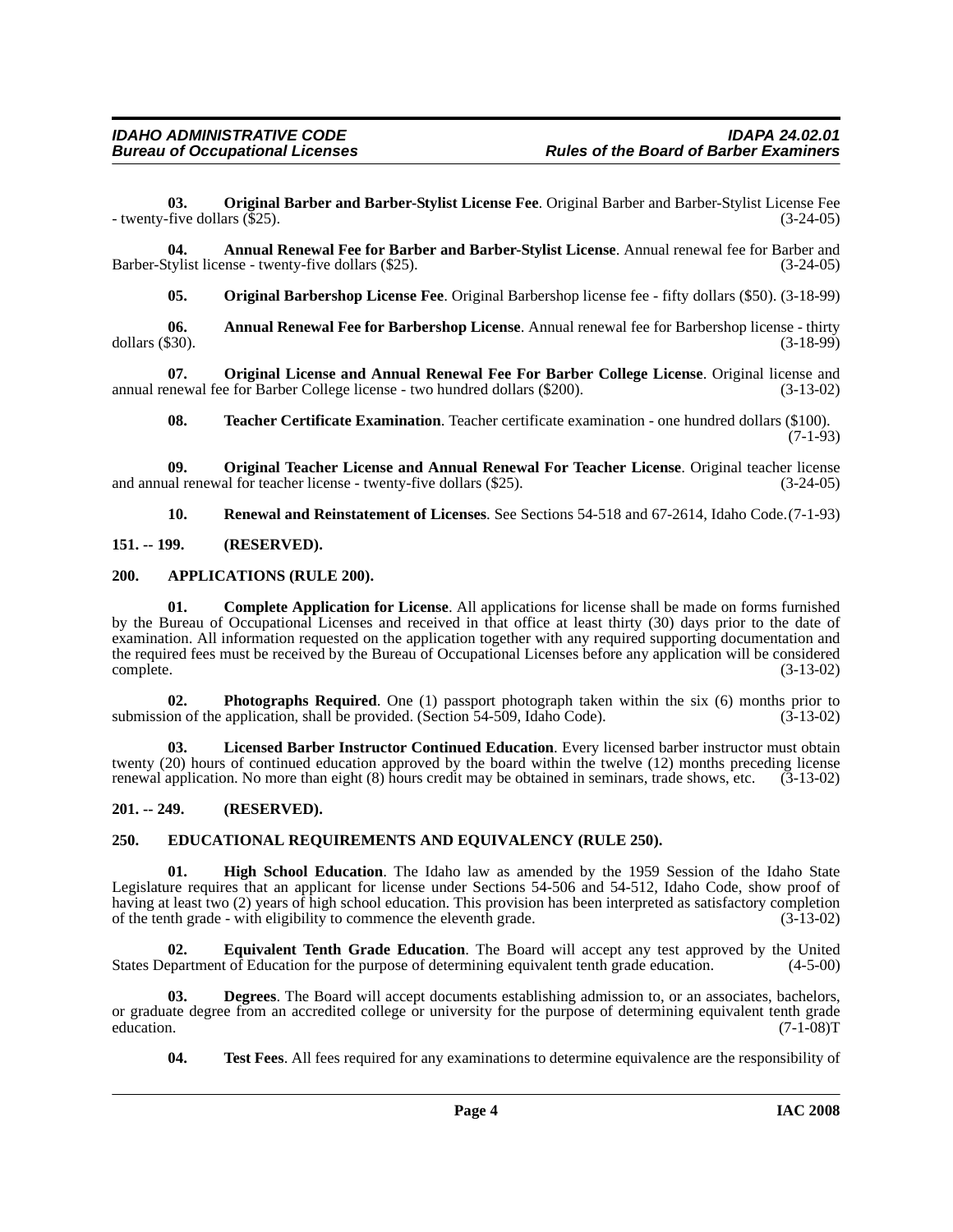# **Bureau of Occupational Licenses**

the applicant. If an applicant takes the GED equivalence examination and receives an average cutting score of not less than thirty-five (35), with no category below a cutting score of thirty (30), he or she is considered to have the equivalent of a tenth grade education. (3-13-02)

#### <span id="page-4-0"></span>**251. -- 299. (RESERVED).**

#### <span id="page-4-9"></span><span id="page-4-1"></span>**300. GRANDFATHER RIGHTS (RULE 300).**

Any person who held a current Idaho barber license on July 1, 2001 shall be issued an Idaho barber-stylist license upon written request to the Board and without payment of additional fees until June 30, 2003. (3-13-02)

#### <span id="page-4-2"></span>**301. -- 349. (RESERVED).**

#### <span id="page-4-3"></span>**350. ENDORSEMENT (RULE 350).**

#### <span id="page-4-10"></span><span id="page-4-7"></span>**01. Requirements for Licensure by Endorsement**. (3-13-02)

**a.** Applicants for license by endorsement under the provisions of Section 54-512, Idaho Code, must make application on the form provided by the Board and furnish proof of current license in another state or country, having requirements substantially equal to the requirements of Idaho, or who has a current license as a barber or barber-stylist in another state or country and has maintained that license for at least three (3) years immediately prior to making application in this state. (3-13-02)

**b.** Certification of licensure must be completed and signed by the licensing agency of such other state, or country, and received in the office of the Bureau of Occupational Licenses directly from the licensing agency of such other state or country. (3-13-02)

**c.** Each applicant must provide official documentation of having met the education requirements as set forth in Section 54-506, Idaho Code. Documentation must be received in the office of the Bureau of Occupational<br>Licenses directly from the school registrar or other certifying entity. (3-13-02) Licenses directly from the school registrar or other certifying entity.

**d.** Applications for license by endorsement must be accompanied by the endorsement fee and the license fee. If the Idaho Barber Board finds that the applicant is ineligible for license by endorsement, but is eligible for license by examination, a refund may be made of the endorsement fee in excess of the required examination fee, and the applicant permitted to take the examination. (7-1-93)

**e.** The board shall require all applicants for endorsement to pass the Idaho jurisprudence examination as noted under Section 400 prior to licensure by endorsement. (3-13-02)

<span id="page-4-11"></span>**Requirements for Licensure by Examination**. Credit of fifty (50) hours of instruction in an approved school of barbering, will be given for each three (3) months of practical experience as a licensed barber or a barber-stylist in another state, territory, possession or country. (Example: If a barber-stylist, is licensed in a state which does not have requirements equal to the requirements of Idaho, or for any other reason does not have endorsement with Idaho, such applicant is required to meet the educational requirements of Idaho.) If he has completed a course of one thousand six hundred (1,600) hours of instruction in a licensed school in such other state and has one (1) year of practical experience as a licensed barber-stylist, he is considered to have completed two hundred (200) hours of instruction in school, and is eligible to take the examination for Idaho barber-stylist license.

(3-13-02)

#### <span id="page-4-4"></span>**351. -- 399. (RESERVED).**

#### <span id="page-4-8"></span><span id="page-4-5"></span>**400. EXAMINATION (RULE 400).**

**01.** Content and Passing Grade on Exam. The examination will consist of three (3) portions: theory, Idaho Jurisprudence and practical. An applicant must obtain at least a seventy-five percent (75%) grade on each portion to pass the examination. (3-13-02) portion to pass the examination.

<span id="page-4-12"></span><span id="page-4-6"></span>**02.** Subjects on Exam. The examination for licensure as a barber or barber-stylist shall consist of a: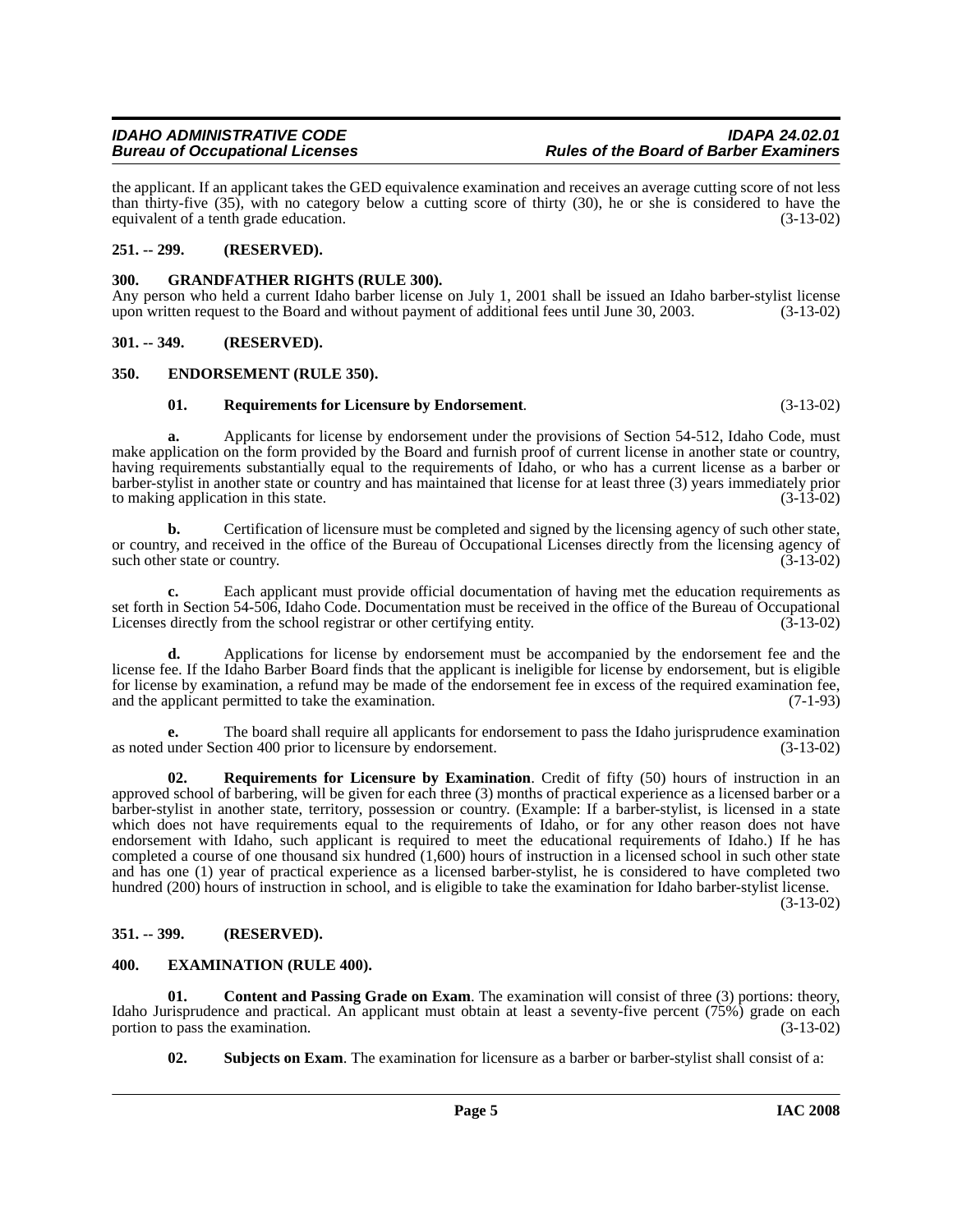(3-13-02)

**a.** Practical demonstration of all or any combination of those services outlined in Section 54-502(2), Idaho Code, for barbers or Section 54-502(1), Idaho Code, for barber-stylists; and (3-13-02)

**b.** Written theory examination covering those topics outlined in Section 54-507(2), Idaho Code, for Section 54-507(1), Idaho Code, for barber-stylists; and (3-13-02) barbers or Section 54-507(1), Idaho Code, for barber-stylists; and

**c.** Written jurisprudence examination covering Title 54, Chapter 5, Idaho Code and IDAPA 24.02.01 "Rules of the Board of Barber Examiners." (3-13-02)

#### <span id="page-5-0"></span>**401. -- 449. (RESERVED).**

#### <span id="page-5-1"></span>**450. BARBER SHOP REQUIREMENTS (RULE 450).**

#### <span id="page-5-4"></span><span id="page-5-2"></span>**01. Primary Shop, Licensure and Operation Requirements**. (7-1-93)

**a.** Application for a shop license shall be made on forms available from the Bureau and shall include plans and specifications complying with local ordinances and zoning requirements. All applications shall be submitted to the Idaho Barber Board for approval and a license must be issued before a new shop may open for business;  $(3-13-02)$ 

**b.** There is a clearly defined and designated working floor space of adequate dimension to allow the safe and sanitary practice of barbering or barber-styling for all individual stations that may be in operation in addition to any restroom and access areas; (3-13-02)

**c.** Business other than cosmetology or barber shops, and living quarters shall be separated by solid ovable walls or partitions and solid closable doors; (3-13-02) and immovable walls or partitions and solid closable doors;

**d.** There is an approved hot and cold running water source and drainage systems with the perimeters of the primary shop and separate from the toilet facilities that is accessible and available also to any contiguous cosmetology or barber shop that may not have said facility within the defined area of the contiguous shop; (3-13-02)

**e.** The primary shop area does not overlap any portion of a contiguous or other primary shop ed area: (3-13-02) designated area;

**f.** There is access to restrooms facilities from within the building in which the shop is located; and (3-13-02)

**g.** Home shops must provide a separate outside entrance directly into the shop. All doors to a shop from adjacent rooms shall be closed. (7-1-93)

#### <span id="page-5-3"></span>**02. Contiguous Shop, Licensure and Operation Requirements**. (7-1-93)

**a.** Application for a shop license shall be made on forms available from the Bureau and shall include plans and specifications complying with local ordinances and zoning requirements. All applications shall be submitted to the Idaho Barber Board for approval and a license must be issued before a new shop may open for business.  $(3-13-02)$ 

**b.** The area licensed as a contiguous shop shall be contiguous by a minimum three (3) foot access to an area licensed as a primary cosmetology establishment or primary barber shop. (3-13-02)

**c.** The licensed contiguous shop area shall not overlap any portion of another contiguous shop designated area. (3-13-02)

The licensed contiguous shop area shall provide adequate dimension to allow the safe and sanitary practice of barbering or barber-styling for all individual stations that may be in operation. (3-13-02)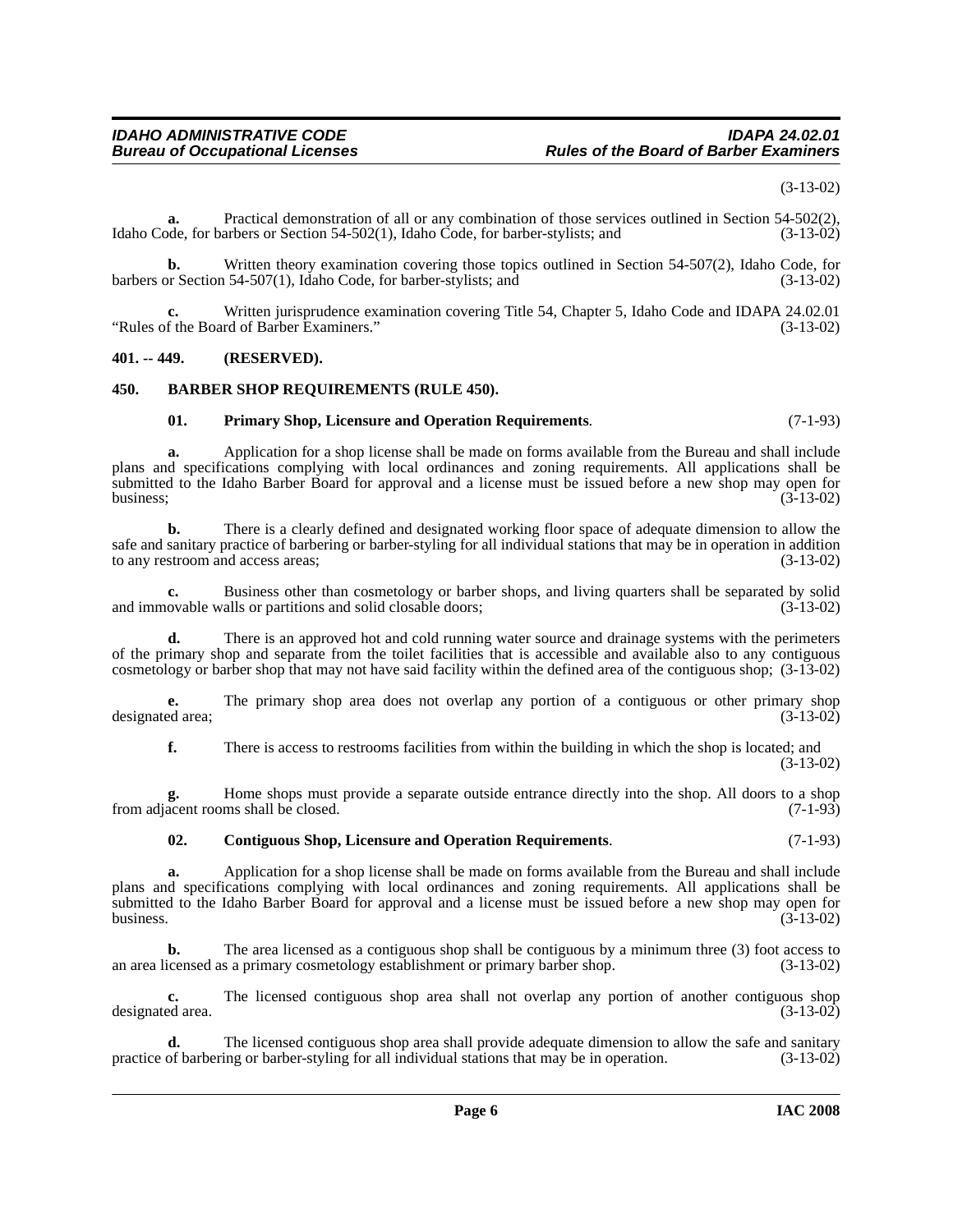| There is access to restrooms from within the building. | $(7-1-93)$ |
|--------------------------------------------------------|------------|
|                                                        |            |

### <span id="page-6-4"></span>**03. Barber Shop Changes in Ownership or Location**. (3-13-02)

**a.** Whenever a change of ownership or location of a primary or contiguous barber shop occurs, an original registration fee must be paid and compliance with all rules concerning a new establishment met, before a new license will be issued. SHOP LICENSES ARE NOT TRANSFERABLE. (3-13-02)

**b.** Deletion of an owner from multiple ownership does not constitute a change in ownership.  $(7-1-93)$ 

**c.** Addition of an owner to multiple ownership constitutes a change in ownership. (7-1-93)

**d.** Whenever any shop ceases operation at the licensed location, the owner(s) shall notify the Board in writing that the shop is out of business and the establishment license shall be submitted to the Bureau. A new primary or contiguous establishment license will not be issued for any location that is currently licensed as an establishment at the time of application.

#### <span id="page-6-0"></span>**451. -- 499. (RESERVED).**

#### <span id="page-6-8"></span><span id="page-6-1"></span>**500. SCHOOLS (RULE 500).**

<span id="page-6-2"></span>**01. Barber College Instructor Requirements**. A barber college must be under the direct, personal supervision of a registered barber instructor at all times. (7-1-93)

<span id="page-6-6"></span>**02. Out of State Barber College Requirements**. Barber colleges from out-of-state applying for approval must have licensed instructors in their schools and provide a course of instruction in those areas required in Section 54-507, Idaho Code.  $(3-13-02)$ 

**03. Barber College Maximum Student Enrollment**. No barber college shall enroll more students than may be adequately supervised, based on the requirements of Section 54-507, Idaho Code. Students enrolled for instructor training shall not count as instructors for the purpose of the instructor/student ratio. (3-13-02)

#### <span id="page-6-5"></span><span id="page-6-3"></span>**04. Identification**. (7-1-93)

**a.** Each barber college shall advertise to the public that it is a barber college by displaying a sign which shall contain in letters not less than six inches (6") in height the words "Barber College" or "Barber School." (7-1-93)

**b.** Each barber college shall display in a conspicuous place on its premises a sign stating that the work done therein is done exclusively by students.  $(7-1-93)$ 

Each barber college shall be separated completely from and have no connecting entrances with sinesses other than licensed cosmetology schools. (3-13-02) shops or other businesses other than licensed cosmetology schools.

#### <span id="page-6-7"></span>**05. Sanitation**. (7-1-93)

**a.** Each barber college shall post in a conspicuous place on its premises for the public's information a copy of the rules governing sanitary conditions of barber shops and schools adopted by the Board. Each college shall<br>require strict compliance by its students to the barber laws and rules. (3-13-02) require strict compliance by its students to the barber laws and rules.

**b.** Any violation of Section 54-507, Idaho Code, or these rules by a barber college shall be cause for disciplinary action against the school license or, the revocation of approval in the case of an out of state school, by the Board. Any action by the Idaho State Barber Board for the revocation of a barber schools license or approval shall be in accordance with the provisions set forth in Sections 54-507 and 54-521, Idaho Code. (3-13-02) in accordance with the provisions set forth in Sections 54-507 and 54-521, Idaho Code.

**c.** Each barber college shall have adequate space, ventilation and lighting to allow for the safe and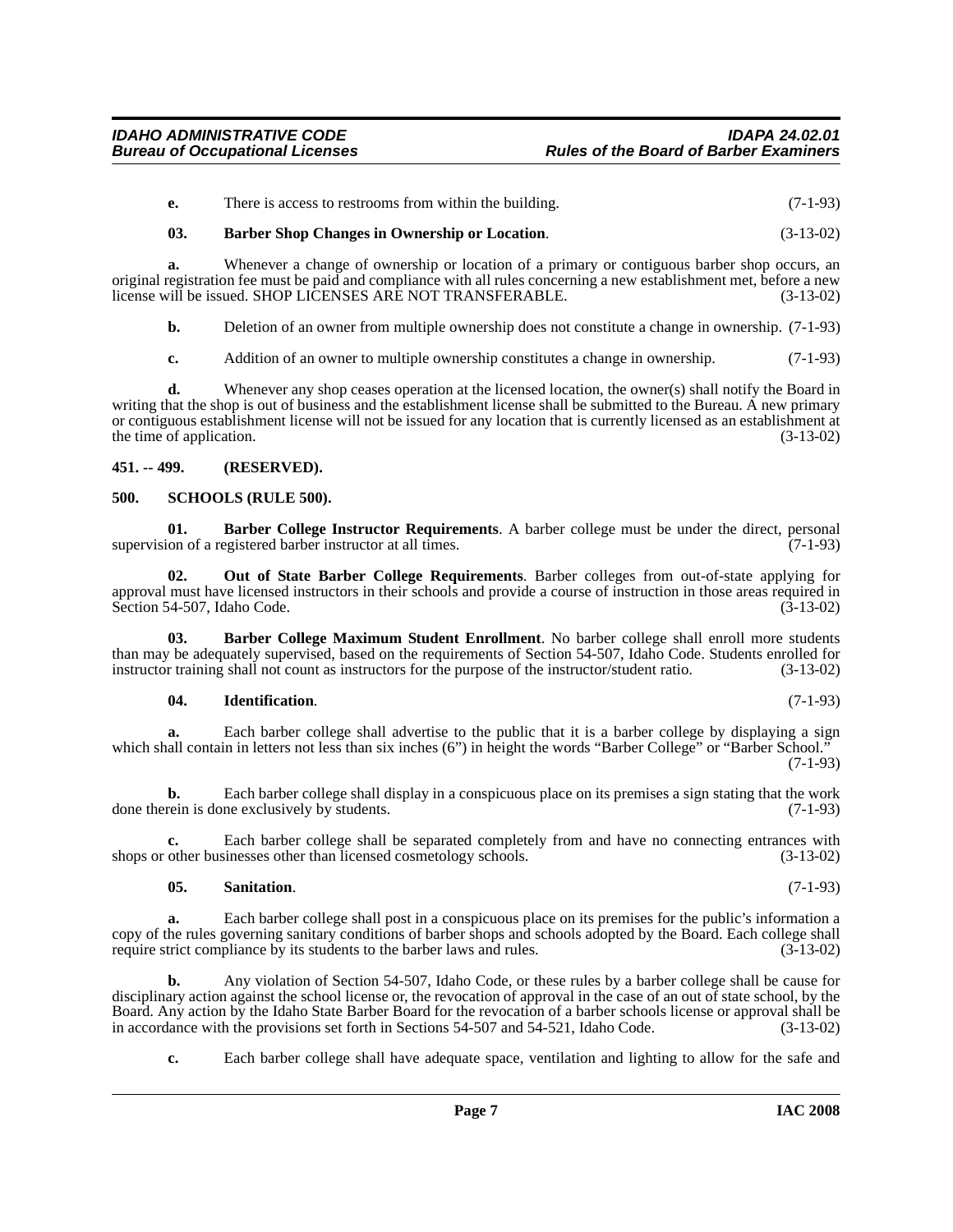sanitary instruction of all phases of barbering and barber-styling as approved by the Board. (3-13-02)

**d.** Each barber college shall provide one (1) restroom for men and one (1) restroom for women. Each restroom shall include a sink with hot and cold running water and approved drainage system. (3-13-02)

<span id="page-7-4"></span>**06. Space Required**. Each barber college shall have within the premises in which it is located adequate d facilities to safely accommodate all students, instructors, and customers. (3-13-02) space and facilities to safely accommodate all students, instructors, and customers.

<span id="page-7-0"></span>**07. Barber Chair Required**. Each barber chair in each such college shall be of such construction that it may be readily cleaned and it shall be mechanically workable and in good working order. Space between barber chairs, and the workstand or wall, shall be adequate so that no student will be hampered in the performance of his work. Compliance with the requirements of this subsection shall be subject to the determination of the Board and its approval. (7-1-93) approval. (7-1-93)

<span id="page-7-2"></span>**08. Equipment Requirements**. Each barber college shall have, within the premises in which it is located, adequate equipment, materials, and facilities to provide a complete course of instruction in all phases of barbering and barber-styling. (3-13-02) barbering and barber-styling.

**a.** Classroom and training areas - The classroom and training areas shall be equipped with sufficient seating capacity and work stations for all enrolled students. (3-13-02)

**b.** Each barber college shall furnish each student upon enrollment, a copy of the Barber Laws and (3-13-02) Rules.  $(3-13-02)$ 

<span id="page-7-5"></span>**09. Textbooks**. Schools shall use texts that cover all phases of barbering and barber-styling. (3-13-02)

#### <span id="page-7-1"></span>**10. Curriculum -- Hours -- Theory -- Work Inspected -- Attendance -- School Examination**. (7-1-93)

**a.** Each barber college shall meet the requirements for admission of students as set forth in Sections nd 54-507. Idaho Code, and in these rules. (7-1-93)  $54-506$  and  $54-507$ , Idaho Code, and in these rules.

**b.** Each barber college curriculum shall consist of not less than nine hundred (900) hours for barbers and one thousand eight hundred (1,800) hours for barber-stylists. Barber students must document satisfactory completion of the entire barber curriculum and graduation from a licensed or approved school before being eligible for the Idaho Barber examination. Barber-styling students must document satisfactory completion of the entire barber-styling curriculum and graduation from a licensed or approved school before being eligible for the Idaho barber-styling examination. The daily schedule of each student shall consist of at least one (1) clock hour of theoretical study or one (1) hour of clinical demonstration in a classroom. (3-13-02)

**c.** Each barber college shall submit complete curriculums for barbering and barber-styling and a school catalog on an annual basis with the application for license renewal to the Board for its approval. If there are no changes in the curriculum or catalog during the previous year, the school may submit a letter of explanation to the Board in place of the curriculum or catalog. (3-13-02)

**d.** Each barber college shall require attendance in all subjects. No Patron shall be released from a chair after being served by a student until all the work performed by the student has been thoroughly inspected and approved by an instructor. (4-5-00)

**e.** Each barber college shall issue a certificate of graduation to each student after satisfactory completion of their course of instruction. (3-13-02)

## <span id="page-7-3"></span>**11. Records Required of Colleges of Barbering**. (7-1-93)

**a.** Schools shall maintain monthly progress records of instruction for each student as established by school policy and procedures that will show daily attendance and academic grades of instructional progress.

(3-13-02)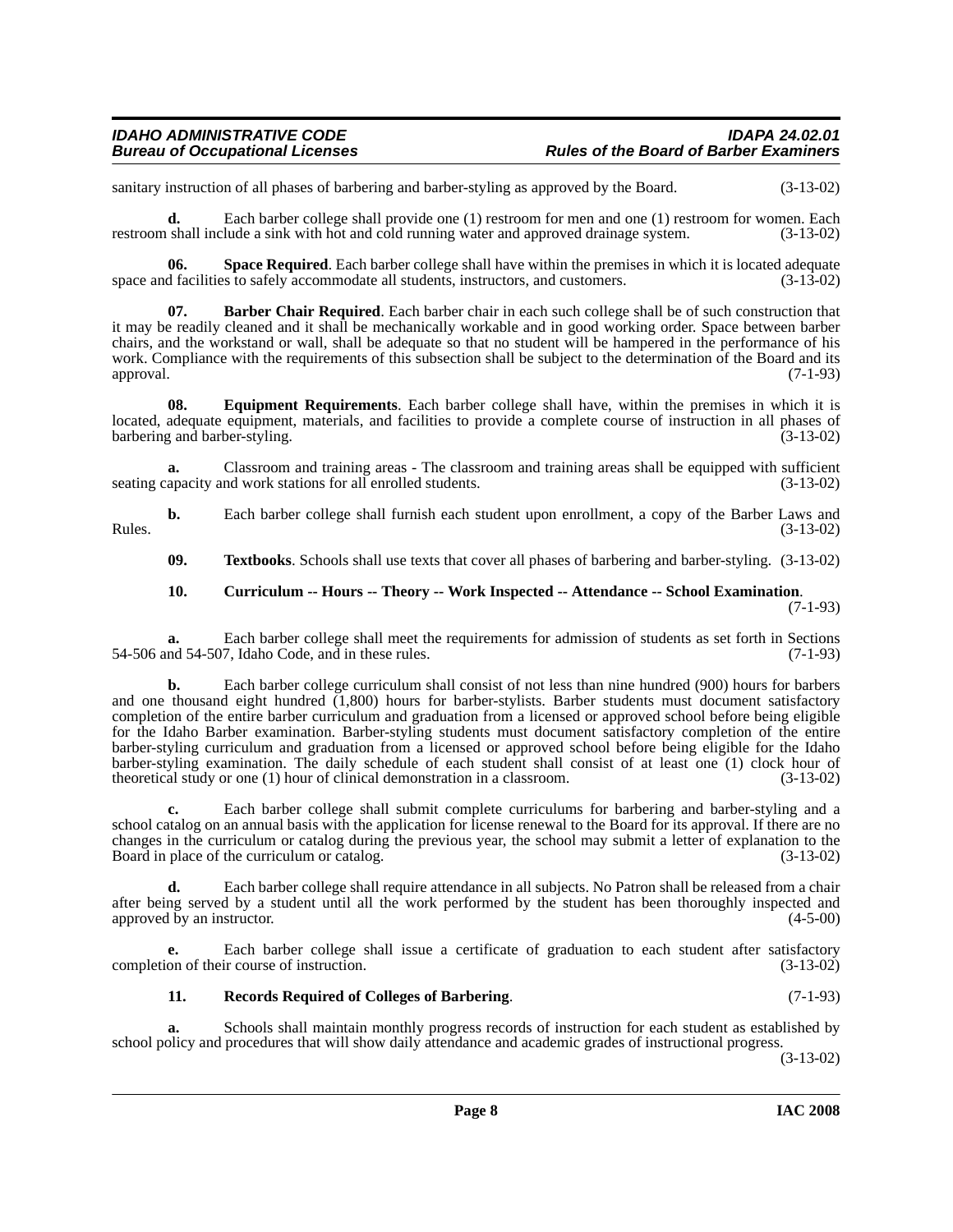**b.** Progress records shall be signed and dated by the student and a school official and a copy of the signed and dated record shall be provided to the student. The school shall maintain these records for a period of five (5) years following completion or termination of the student's instruction. These records are subject to inspection by the board or its agents at any time.  $(7-1-08)T$ the board or its agents at any time.

**c.** The information shown on the progress record forms are to be transferred to a Student Record of on form and provided to the student and maintained by the school for five (5) years. (7-1-08) Instruction form and provided to the student and maintained by the school for five  $(5)$  years.

**d.** Each school will be inspected periodically by an agent of the Bureau of Occupational Licenses. (7-1-93)

**e.** When a student's course of instruction at a school has been completed or terminated, the completed operations, and number of hours of instruction are to be recorded by the school on the Record of Instruction Form. This form shall be provided to the student and maintained by the school for five (5) years. (7-1-08)T

**f.** A record of the operations completed by each barber student shall be maintained and include all of wing: (3-13-02) the following:

| i.   | Haircut.                             | $(3-13-02)$ |
|------|--------------------------------------|-------------|
| ii.  | Blow dry (does not include haircut). | $(3-13-02)$ |
| iii. | Shampoo.                             | $(3-13-02)$ |
| iv.  | Shave or Beard Trim.                 | $(3-13-02)$ |
| V.   | Facial or Massage.                   | $(3-13-02)$ |
| vi.  | Hair or Scalp Treatment.             | $(3-13-02)$ |
| vii. | Curling Iron.                        | $(3-13-02)$ |

viii. Hygiene and Sanitation shall be taught on a continuing basis and indicated on the report form by a grade.  $(7-1-93)$ 

**g.** A record of the operations completed by each barber-styling student shall be maintained and **g.** A record of the operations completed by each barber-styling student shall be maintained and include all of the following: (3-13-02)

| i.    | Haircut.                                   | $(3-13-02)$ |
|-------|--------------------------------------------|-------------|
| ii.   | Style/blow dry (does not include haircut). | $(3-13-02)$ |
| iii.  | Shampoo.                                   | $(3-13-02)$ |
| iv.   | Permanent Wave.                            | $(3-13-02)$ |
| V.    | Shave or Beard Trim.                       | $(3-13-02)$ |
| vi.   | Facial or Massage.                         | $(3-13-02)$ |
| vii.  | Color/Bleach/Rinse.                        | $(3-13-02)$ |
| viii. | Hair or Scalp Treatment.                   | $(3-13-02)$ |
| ix.   | Curling Iron.                              | $(3-13-02)$ |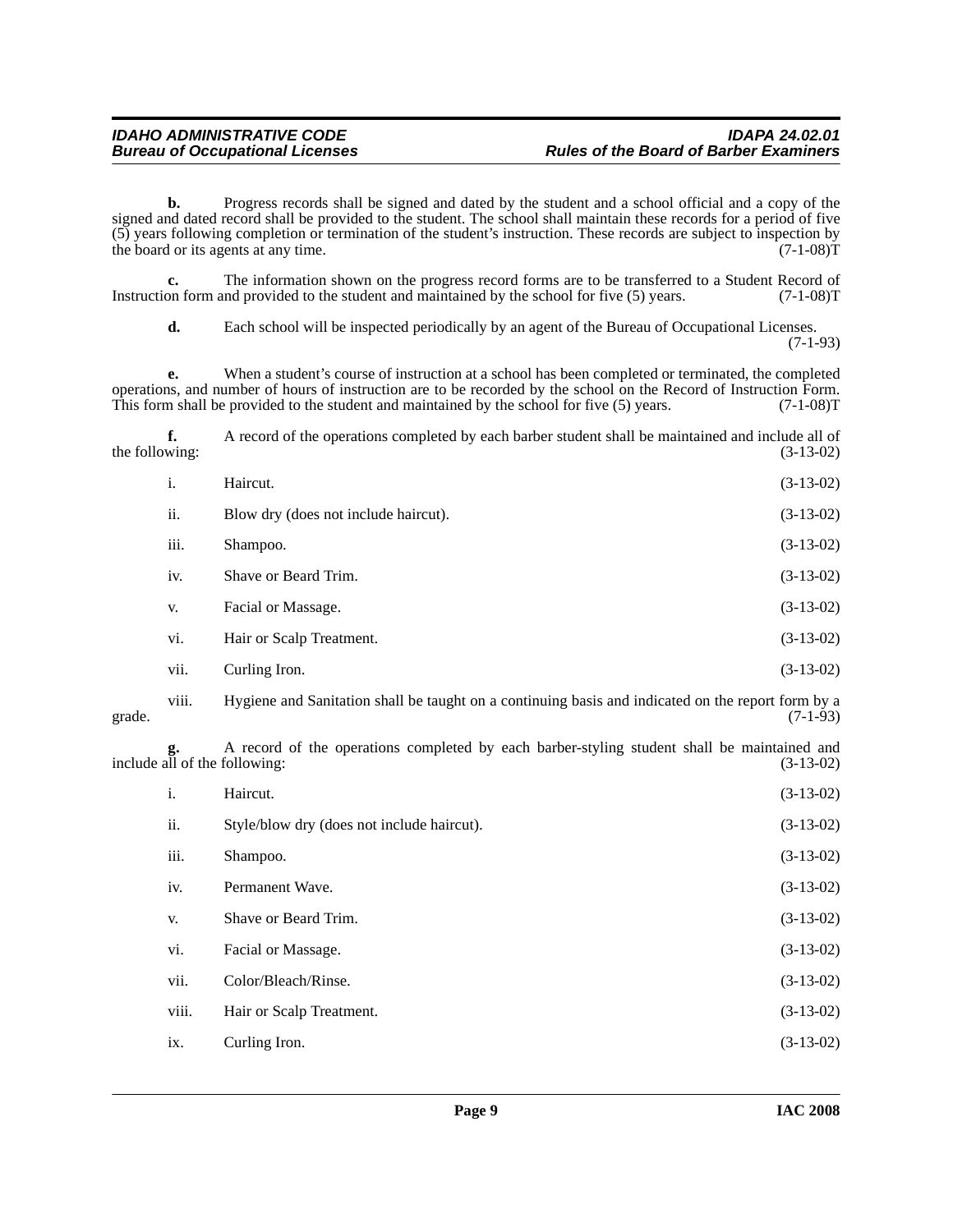x. Hygiene and Sanitation shall be taught on a continuing basis and indicated on the report form by a grade.  $(3-13-02)$ 

### <span id="page-9-7"></span><span id="page-9-0"></span>**501. TEACHING STAFF (RULE 501).**

<span id="page-9-6"></span>**01. Qualifications of Instructor**. No person shall teach or be employed to teach in any barber school le state who at the time of rendering such service is not a holder of an instructor's license. (3-13-02) within the state who at the time of rendering such service is not a holder of an instructor's license.

**02. Scope of Instruction**. An instructor shall teach only those areas of practice for which the instructor is licensed.  $(3-13-02)$ 

<span id="page-9-4"></span>**03.** Number of Instructors Requirement. One (1) instructor must be employed and physically in the school for each fifteen (15) students or fractional part thereof. (3-13-02) present in the school for each fifteen  $(15)$  students or fractional part thereof.

**04. Licensed Instructors**. Only those persons holding a valid instructors license shall count toward the instructor/student ratio. Persons holding cosmetology instructor licenses shall count toward the instructor student ratio only when teaching under the direct personal supervision of a licensed barber instructor. (3-13-02) ratio only when teaching under the direct personal supervision of a licensed barber instructor.

#### <span id="page-9-1"></span>**502. -- 549. (RESERVED).**

#### <span id="page-9-3"></span><span id="page-9-2"></span>**550. INSPECTION AND SANITARY RULES. (RULE 550).**

Each cosmetological establishment and school of cosmetology and barber shop and school of barbering is subject to inspection by agents of the board or bureau in accordance with the following rules (reference Section 54-824, and 54- 524, Idaho Code). Grade score is indicated by number following rule. (7-1-93)

<span id="page-9-5"></span>**01. Premises**. All shops and schools shall be open to inspection during business hours to authorized agents of the Cosmetology/Barber Boards. Shops and schools must be separated from living areas by substantial walls and/or closable doors. All shops and schools must be maintained in an orderly manner and shall be heated, lighted, and ventilated so as to be safe and comfortable to the operators and patrons. Score - 5 (7-1-98) lighted, and ventilated so as to be safe and comfortable to the operators and patrons. Score - 5

**02. Floors, Walls, and Ceilings**. Floors, walls, ceilings, furniture, and all other fixtures shall be kept clean and in good repair at all times. Score  $\overline{5}$  (7-1-98)

**03.** Instrument Cleaning. All instruments used by operators shall be thoroughly cleaned after each use to storage and/or sanitation. Score - 15 and prior to storage and/or sanitation. Score - 15

**04. Instrument Sanitation**. All instruments used by operators shall be sanitized, after cleaning and prior to use, with a sanitizing agent registered by the Environmental Protection Agency as Hospital Grade or better. Every precaution shall be taken to prevent the transfer of disease-causing pathogens from person to person. Score - 15 (7-1-98)

**05. Towels**. Clean towels shall be used for each patron served. A clean paper or cloth neckband shall be used to provide a sanitary barrier which shall be maintained between each patron's neck and all multi-use capes.<br>Paper towels and paper neckstrips shall be disposed of after one (1) use. Score - 5 (7-1-98) Paper towels and paper neckstrips shall be disposed of after one  $(1)$  use. Score - 5

**06. Storage of Equipment**. All instruments, towels, and linens shall be stored in clean, closed cabinets, drawers, and/or containers after they are cleaned and sanitized. Score - 5 (7-1-98)

**07. Dispensers**. All solutions and/or compounds shall be maintained and dispensed in a sanitary manner. All single-use applicators shall be disposed of after one (1) use. Paraffins, waxes and all other solutions and/ or compounds shall be maintained free of any foreign contaminants. Score - 5 (7-1-98)

**08.** Uniforms. All clothing worn by operators shall be clean and washable. Score - 5 (7-1-98)

**09. Water Supply**. Water supplies shall be from an approved source. Sufficient basins with hot and cold running water, approved drainage systems, soap and single-use towels shall be conveniently located within the work area. Every operator and/or student shall wash their hands prior to providing service to any patron. Score - 10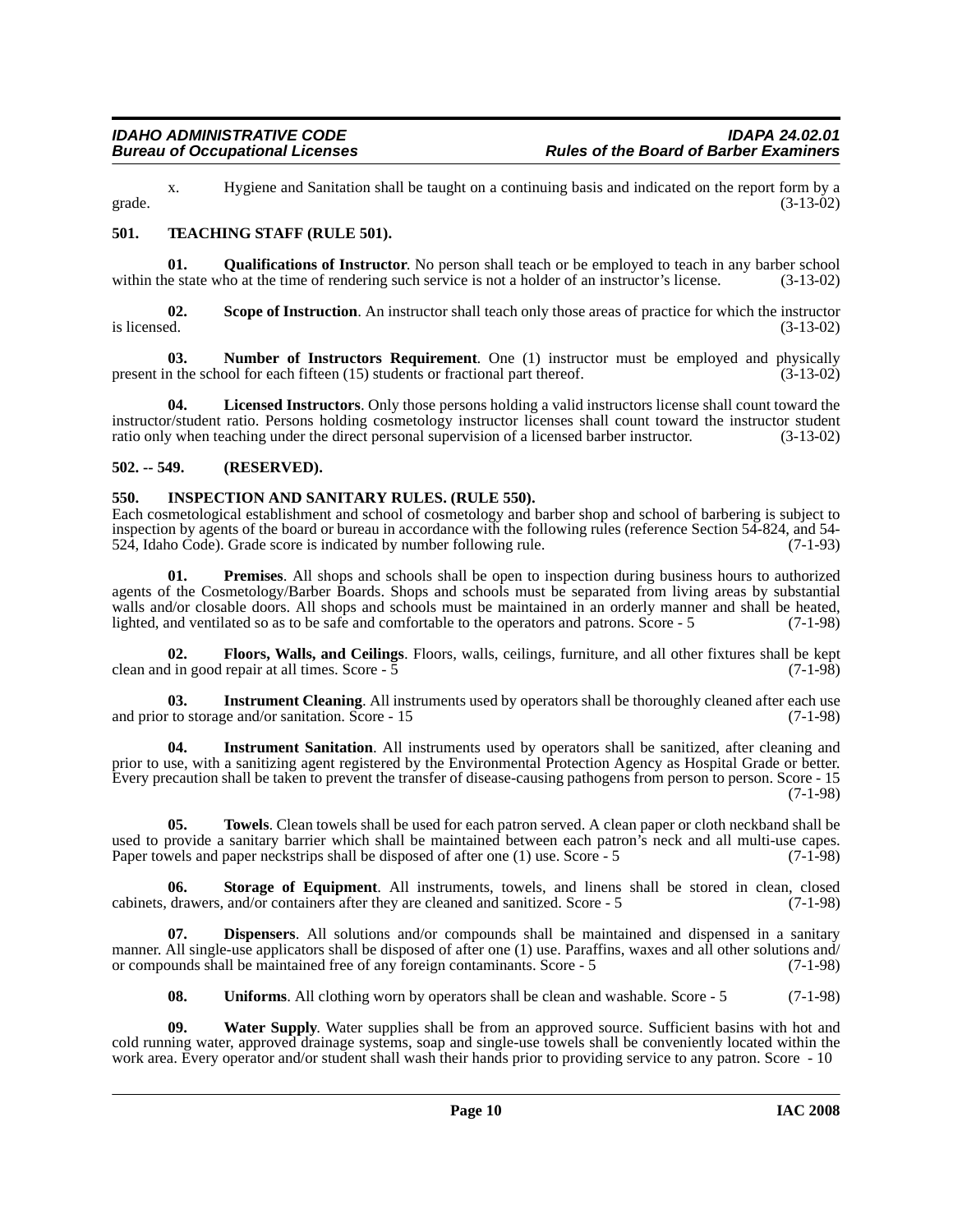(7-1-98)

**10. Toilet Facilities**. Clean adequate and convenient toilet facilities located and accessible from within the building where the shop or school is located, shall be available for use by operators and patrons. A basin with hot and cold running water, approved drainage systems, soap and single-use towels shall be provided within said facilities. Score - 10 (7-1-98)

**11. Safety**. Each shop and school shall have a clearly identifiable first-aid kit readily accessible on the premises. No animals are allowed in shops or schools except those animals trained to provide service to the physically impaired. Score - 5 (7-1-98)

**12. Licenses and Certificates**. All shops and schools must be licensed prior to their operation and must be under the direct supervision of a licensed operator. A current shop and/or school license, valid operator license(s) or permit(s), a copy of these rules, and a valid classification card shall be conspicuously displayed in the work area of each shop and/or school for the information of operators, board agents, and the public in general.<br>Score - 15 (7-1-98) Score  $-15$  (7-1-98)

**13. Classification of Shops and Schools**. Following an inspection, each shop and school will receive classification as follows:  $100\%$  -  $90\%$  = "A";  $89\%$  -  $80\%$  = "B";  $79\%$  -  $0\%$  = "C." The "C" classification denotes an unacceptable rating and improvements are required within thirty (30) days for continued operation. (7-1-98)

IDAHO BOARD OF BARBER EXAMINERS Bureau of Occupational Licenses Owhyee Plaza, 1109 Main Street, Suite 200 Boise, Idaho 83702 (7-1-93)

#### <span id="page-10-0"></span>**551. -- 574. (RESERVED).**

#### <span id="page-10-1"></span>**575. DISCIPLINE (RULE 575).**

#### <span id="page-10-3"></span><span id="page-10-2"></span>**01. Proposed Fines**.

| <b>VIOLATION</b>                                                                                                                                                                                                                                                                     | <b>MAXIMUM FINE</b><br>(each violation) |
|--------------------------------------------------------------------------------------------------------------------------------------------------------------------------------------------------------------------------------------------------------------------------------------|-----------------------------------------|
| <b>Operating An Unlicensed Establishment/School.</b><br>Includes: Failure to obtain original license (includes change of ownership or location);                                                                                                                                     | \$ 500                                  |
| Failure to renew license;                                                                                                                                                                                                                                                            | \$ 250                                  |
| <b>Unlicensed Practice.</b><br>Includes: Failure to renew license;<br>Practice beyond the scope of license/permit;                                                                                                                                                                   | \$ 250<br>\$250                         |
| Practice with an altered license/permit.<br><b>Allowing Unlicensed Practice.</b>                                                                                                                                                                                                     | \$1,000                                 |
| Includes: Owners, Employees, Renters/Leasees, Partners, Family Members,<br>Others.                                                                                                                                                                                                   | \$1,000                                 |
| <b>Practice In An Unlicensed Establishment.</b><br>Includes: Owners, Employees, Renters/Leasees, Partners, Family Members,<br>Others.                                                                                                                                                | S.<br>-250                              |
| Failing To Allow The Inspection Of An Establishment.<br>Includes: Failure to admit investigator during business hours;<br>Obstructing/hindering the inspection process;<br>Threatening or exerting physical harm to investigators;<br>Allowing acts of obstruction or harm to occur. | \$1,000                                 |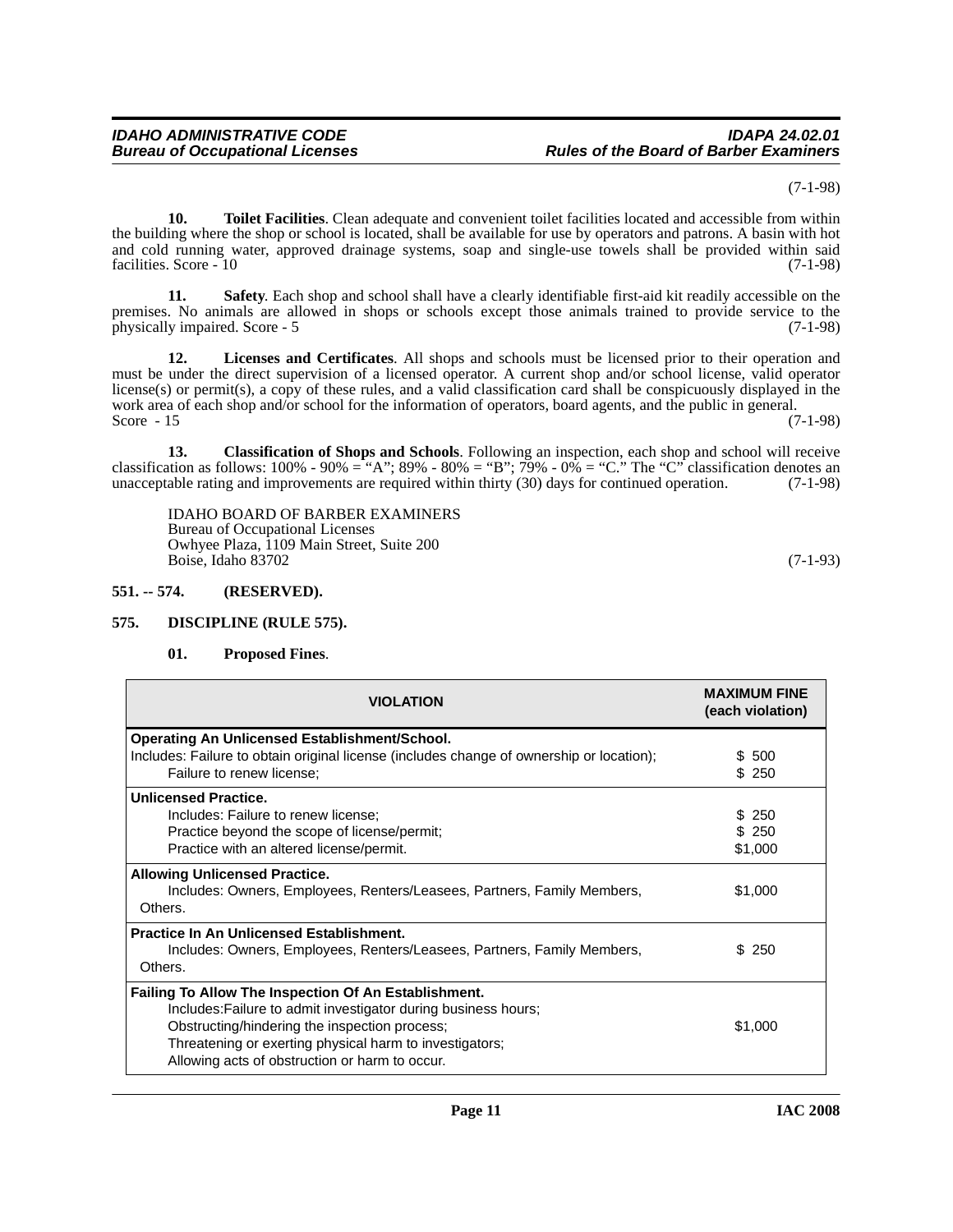| <b>VIOLATION</b>                                                                                                                                                                                                                                                                                                                                                                                                                                                                                                                                                                                                                                                                                                                                                                                                                                                                                                                                             | <b>MAXIMUM FINE</b><br>(each violation) |
|--------------------------------------------------------------------------------------------------------------------------------------------------------------------------------------------------------------------------------------------------------------------------------------------------------------------------------------------------------------------------------------------------------------------------------------------------------------------------------------------------------------------------------------------------------------------------------------------------------------------------------------------------------------------------------------------------------------------------------------------------------------------------------------------------------------------------------------------------------------------------------------------------------------------------------------------------------------|-----------------------------------------|
| <b>Failing To Correct Unacceptable Conditions Within 30 Days.</b><br>Includes: Failure to separate other business/living areas:<br>Failure to maintain floors, walls, ceilings in good repair;<br>Failure to adequately clean instruments;<br>Failure to adequately sanitize instruments;<br>Failure to use clean towels:<br>Failure to maintain sanitary barrier with multi-use capes;<br>Failure to appropriately store instruments/equipment;<br>Failure to appropriately maintain/dispense products;<br>Failure to wear clean washable clothing;<br>Failure to maintain approved water supply;<br>Failure to maintain approved toilet facilities;<br>Failure to wash hands prior to service;<br>Failure to provide first aid kits:<br>Failure to keep pets or birds out of establishment;<br>Failure to prevent fire or safety hazard;<br>Failure to conspicuously display required certificates;<br>Failure to conspicuously display required licenses. | \$250                                   |

(3-18-99)

<span id="page-11-4"></span>**02. Fine in Addition to Other Discipline**. In addition to the above schedule of fines, the Board may impose a fine of up to one thousand dollars (\$1000) in addition to the revocation, suspension, or refusal to issue of any certificate or license and may recover the costs and fees incurred in the investigation and prosecution of a license<br>for the violation of any provision of the licensure act. (3-18-99) for the violation of any provision of the licensure act.

<span id="page-11-3"></span>**03. Costs and Fees in Disciplinary Proceeding**. The Board may order all licensed practitioners to pay the costs and fees incurred by the Board in the investigation or prosecution of the licensee for violation of Section 54-<br>516, Idaho Code. (3-18-99) 516, Idaho Code.

#### <span id="page-11-0"></span>**576. -- 599. (RESERVED).**

<span id="page-11-1"></span>

| 600. | RULEMAKING HISTORY PRIOR TO JULY 1, 1993 (RULE 600).                      |            |
|------|---------------------------------------------------------------------------|------------|
|      | AS ADOPTED April 20, 1992; EFFECTIVE May 11, 1992; REISSUED July 1, 1993. | $(7-1-93)$ |

<span id="page-11-2"></span>**601. -- 999. (RESERVED).**